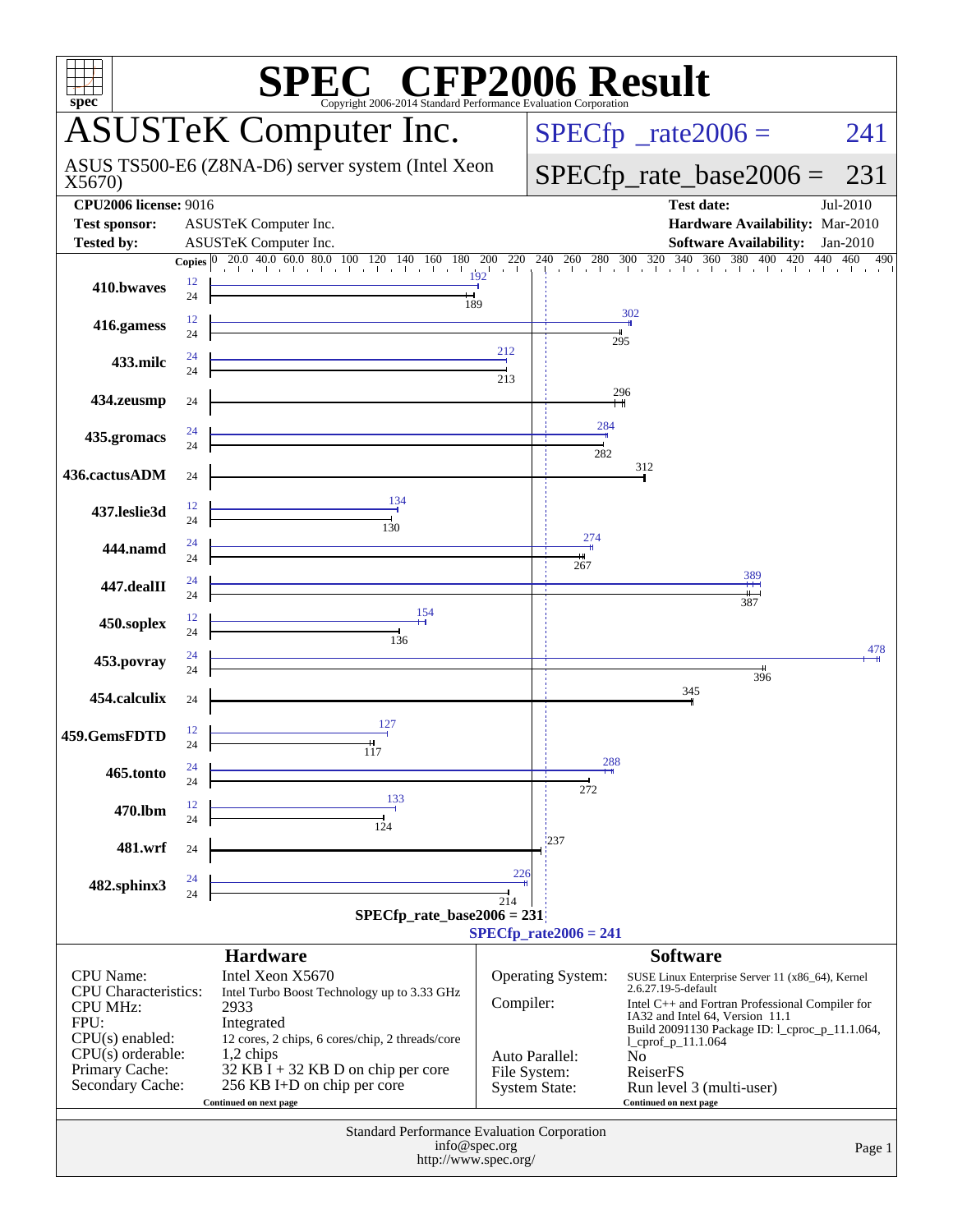

## ASUSTeK Computer Inc.

X5670) ASUS TS500-E6 (Z8NA-D6) server system (Intel Xeon  $SPECTp_rate2006 = 241$ 

#### [SPECfp\\_rate\\_base2006 =](http://www.spec.org/auto/cpu2006/Docs/result-fields.html#SPECfpratebase2006) 231

**[CPU2006 license:](http://www.spec.org/auto/cpu2006/Docs/result-fields.html#CPU2006license)** 9016 **[Test date:](http://www.spec.org/auto/cpu2006/Docs/result-fields.html#Testdate)** Jul-2010 **[Test sponsor:](http://www.spec.org/auto/cpu2006/Docs/result-fields.html#Testsponsor)** ASUSTeK Computer Inc. **[Hardware Availability:](http://www.spec.org/auto/cpu2006/Docs/result-fields.html#HardwareAvailability)** Mar-2010 **[Tested by:](http://www.spec.org/auto/cpu2006/Docs/result-fields.html#Testedby)** ASUSTeK Computer Inc. **[Software Availability:](http://www.spec.org/auto/cpu2006/Docs/result-fields.html#SoftwareAvailability)** Jan-2010 [L3 Cache:](http://www.spec.org/auto/cpu2006/Docs/result-fields.html#L3Cache) 12 MB I+D on chip per chip<br>Other Cache: None [Other Cache:](http://www.spec.org/auto/cpu2006/Docs/result-fields.html#OtherCache) [Memory:](http://www.spec.org/auto/cpu2006/Docs/result-fields.html#Memory) 24 GB (6 x 4 GB PC3-10600R, CL=9) [Disk Subsystem:](http://www.spec.org/auto/cpu2006/Docs/result-fields.html#DiskSubsystem) HITACHI HDP725050GLA380 1 x 500 GB SATAII, 7200 RPM [Other Hardware:](http://www.spec.org/auto/cpu2006/Docs/result-fields.html#OtherHardware) None [Base Pointers:](http://www.spec.org/auto/cpu2006/Docs/result-fields.html#BasePointers) 64-bit<br>Peak Pointers: 32/64-bit [Peak Pointers:](http://www.spec.org/auto/cpu2006/Docs/result-fields.html#PeakPointers) [Other Software:](http://www.spec.org/auto/cpu2006/Docs/result-fields.html#OtherSoftware) None

#### **[Results Table](http://www.spec.org/auto/cpu2006/Docs/result-fields.html#ResultsTable) [Benchmark](http://www.spec.org/auto/cpu2006/Docs/result-fields.html#Benchmark) [Copies](http://www.spec.org/auto/cpu2006/Docs/result-fields.html#Copies) [Seconds](http://www.spec.org/auto/cpu2006/Docs/result-fields.html#Seconds) [Ratio](http://www.spec.org/auto/cpu2006/Docs/result-fields.html#Ratio) [Seconds](http://www.spec.org/auto/cpu2006/Docs/result-fields.html#Seconds) [Ratio](http://www.spec.org/auto/cpu2006/Docs/result-fields.html#Ratio) [Seconds](http://www.spec.org/auto/cpu2006/Docs/result-fields.html#Seconds) [Ratio](http://www.spec.org/auto/cpu2006/Docs/result-fields.html#Ratio) Base [Copies](http://www.spec.org/auto/cpu2006/Docs/result-fields.html#Copies) [Seconds](http://www.spec.org/auto/cpu2006/Docs/result-fields.html#Seconds) [Ratio](http://www.spec.org/auto/cpu2006/Docs/result-fields.html#Ratio) [Seconds](http://www.spec.org/auto/cpu2006/Docs/result-fields.html#Seconds) [Ratio](http://www.spec.org/auto/cpu2006/Docs/result-fields.html#Ratio) [Seconds](http://www.spec.org/auto/cpu2006/Docs/result-fields.html#Seconds) [Ratio](http://www.spec.org/auto/cpu2006/Docs/result-fields.html#Ratio) Peak** [410.bwaves](http://www.spec.org/auto/cpu2006/Docs/410.bwaves.html) 24 1779 183 1723 189 **[1725](http://www.spec.org/auto/cpu2006/Docs/result-fields.html#Median) [189](http://www.spec.org/auto/cpu2006/Docs/result-fields.html#Median)** 12 850 192 848 192 **[848](http://www.spec.org/auto/cpu2006/Docs/result-fields.html#Median) [192](http://www.spec.org/auto/cpu2006/Docs/result-fields.html#Median)** [416.gamess](http://www.spec.org/auto/cpu2006/Docs/416.gamess.html) 24 1599 294 1592 295 **[1593](http://www.spec.org/auto/cpu2006/Docs/result-fields.html#Median) [295](http://www.spec.org/auto/cpu2006/Docs/result-fields.html#Median)** 12 **[778](http://www.spec.org/auto/cpu2006/Docs/result-fields.html#Median) [302](http://www.spec.org/auto/cpu2006/Docs/result-fields.html#Median)** 778 302 782 300 [433.milc](http://www.spec.org/auto/cpu2006/Docs/433.milc.html) 24 1036 213 1037 213 **[1036](http://www.spec.org/auto/cpu2006/Docs/result-fields.html#Median) [213](http://www.spec.org/auto/cpu2006/Docs/result-fields.html#Median)** 24 **[1037](http://www.spec.org/auto/cpu2006/Docs/result-fields.html#Median) [212](http://www.spec.org/auto/cpu2006/Docs/result-fields.html#Median)** 1037 213 1037 212 [434.zeusmp](http://www.spec.org/auto/cpu2006/Docs/434.zeusmp.html) 24 734 298 752 290 **[739](http://www.spec.org/auto/cpu2006/Docs/result-fields.html#Median) [296](http://www.spec.org/auto/cpu2006/Docs/result-fields.html#Median)** 24 734 298 752 290 **[739](http://www.spec.org/auto/cpu2006/Docs/result-fields.html#Median) [296](http://www.spec.org/auto/cpu2006/Docs/result-fields.html#Median)** [435.gromacs](http://www.spec.org/auto/cpu2006/Docs/435.gromacs.html) 24 607 282 **[607](http://www.spec.org/auto/cpu2006/Docs/result-fields.html#Median) [282](http://www.spec.org/auto/cpu2006/Docs/result-fields.html#Median)** 607 282 24 **[603](http://www.spec.org/auto/cpu2006/Docs/result-fields.html#Median) [284](http://www.spec.org/auto/cpu2006/Docs/result-fields.html#Median)** 601 285 604 284 [436.cactusADM](http://www.spec.org/auto/cpu2006/Docs/436.cactusADM.html) 24 **[920](http://www.spec.org/auto/cpu2006/Docs/result-fields.html#Median) [312](http://www.spec.org/auto/cpu2006/Docs/result-fields.html#Median)** 922 311 919 312 24 **[920](http://www.spec.org/auto/cpu2006/Docs/result-fields.html#Median) [312](http://www.spec.org/auto/cpu2006/Docs/result-fields.html#Median)** 922 311 919 312 [437.leslie3d](http://www.spec.org/auto/cpu2006/Docs/437.leslie3d.html) 24 1738 130 **[1737](http://www.spec.org/auto/cpu2006/Docs/result-fields.html#Median) [130](http://www.spec.org/auto/cpu2006/Docs/result-fields.html#Median)** 1736 130 12 **[839](http://www.spec.org/auto/cpu2006/Docs/result-fields.html#Median) [134](http://www.spec.org/auto/cpu2006/Docs/result-fields.html#Median)** 839 134 840 134 [444.namd](http://www.spec.org/auto/cpu2006/Docs/444.namd.html) 24 **[720](http://www.spec.org/auto/cpu2006/Docs/result-fields.html#Median) [267](http://www.spec.org/auto/cpu2006/Docs/result-fields.html#Median)** 717 268 726 265 24 **[702](http://www.spec.org/auto/cpu2006/Docs/result-fields.html#Median) [274](http://www.spec.org/auto/cpu2006/Docs/result-fields.html#Median)** 706 273 701 274 [447.dealII](http://www.spec.org/auto/cpu2006/Docs/447.dealII.html) 24 696 395 **[709](http://www.spec.org/auto/cpu2006/Docs/result-fields.html#Median) [387](http://www.spec.org/auto/cpu2006/Docs/result-fields.html#Median)** 713 385 24 696 394 **[705](http://www.spec.org/auto/cpu2006/Docs/result-fields.html#Median) [389](http://www.spec.org/auto/cpu2006/Docs/result-fields.html#Median)** 712 385 [450.soplex](http://www.spec.org/auto/cpu2006/Docs/450.soplex.html) 24 **[1476](http://www.spec.org/auto/cpu2006/Docs/result-fields.html#Median) [136](http://www.spec.org/auto/cpu2006/Docs/result-fields.html#Median)** 1477 136 1472 136 12 670 149 **[648](http://www.spec.org/auto/cpu2006/Docs/result-fields.html#Median) [154](http://www.spec.org/auto/cpu2006/Docs/result-fields.html#Median)** 648 155 [453.povray](http://www.spec.org/auto/cpu2006/Docs/453.povray.html) 24 **[322](http://www.spec.org/auto/cpu2006/Docs/result-fields.html#Median) [396](http://www.spec.org/auto/cpu2006/Docs/result-fields.html#Median)** 321 398 322 396 24 272 469 **[267](http://www.spec.org/auto/cpu2006/Docs/result-fields.html#Median) [478](http://www.spec.org/auto/cpu2006/Docs/result-fields.html#Median)** 266 481 [454.calculix](http://www.spec.org/auto/cpu2006/Docs/454.calculix.html) 24 572 346 **[573](http://www.spec.org/auto/cpu2006/Docs/result-fields.html#Median) [345](http://www.spec.org/auto/cpu2006/Docs/result-fields.html#Median)** 574 345 24 572 346 **[573](http://www.spec.org/auto/cpu2006/Docs/result-fields.html#Median) [345](http://www.spec.org/auto/cpu2006/Docs/result-fields.html#Median)** 574 345 [459.GemsFDTD](http://www.spec.org/auto/cpu2006/Docs/459.GemsFDTD.html) 24 2217 115 2168 117 **[2182](http://www.spec.org/auto/cpu2006/Docs/result-fields.html#Median) [117](http://www.spec.org/auto/cpu2006/Docs/result-fields.html#Median)** 12 **[1001](http://www.spec.org/auto/cpu2006/Docs/result-fields.html#Median) [127](http://www.spec.org/auto/cpu2006/Docs/result-fields.html#Median)** 1002 127 1001 127 [465.tonto](http://www.spec.org/auto/cpu2006/Docs/465.tonto.html) 24 870 271 867 272 **[870](http://www.spec.org/auto/cpu2006/Docs/result-fields.html#Median) [272](http://www.spec.org/auto/cpu2006/Docs/result-fields.html#Median)** 24 817 289 **[819](http://www.spec.org/auto/cpu2006/Docs/result-fields.html#Median) [288](http://www.spec.org/auto/cpu2006/Docs/result-fields.html#Median)** 834 283 [470.lbm](http://www.spec.org/auto/cpu2006/Docs/470.lbm.html) 24 2648 125 2654 124 **[2654](http://www.spec.org/auto/cpu2006/Docs/result-fields.html#Median) [124](http://www.spec.org/auto/cpu2006/Docs/result-fields.html#Median)** 12 1240 133 1238 133 **[1239](http://www.spec.org/auto/cpu2006/Docs/result-fields.html#Median) [133](http://www.spec.org/auto/cpu2006/Docs/result-fields.html#Median)** [481.wrf](http://www.spec.org/auto/cpu2006/Docs/481.wrf.html) 24 1130 237 1129 238 **[1129](http://www.spec.org/auto/cpu2006/Docs/result-fields.html#Median) [237](http://www.spec.org/auto/cpu2006/Docs/result-fields.html#Median)** 24 1130 237 1129 238 **[1129](http://www.spec.org/auto/cpu2006/Docs/result-fields.html#Median) [237](http://www.spec.org/auto/cpu2006/Docs/result-fields.html#Median)** [482.sphinx3](http://www.spec.org/auto/cpu2006/Docs/482.sphinx3.html) 24 2183 214 **[2189](http://www.spec.org/auto/cpu2006/Docs/result-fields.html#Median) [214](http://www.spec.org/auto/cpu2006/Docs/result-fields.html#Median)** 2189 214 24 **[2072](http://www.spec.org/auto/cpu2006/Docs/result-fields.html#Median) [226](http://www.spec.org/auto/cpu2006/Docs/result-fields.html#Median)** 2077 225 2060 227

Results appear in the [order in which they were run.](http://www.spec.org/auto/cpu2006/Docs/result-fields.html#RunOrder) Bold underlined text [indicates a median measurement.](http://www.spec.org/auto/cpu2006/Docs/result-fields.html#Median)

#### **[Submit Notes](http://www.spec.org/auto/cpu2006/Docs/result-fields.html#SubmitNotes)**

The config file option 'submit' was used. numactl was used to bind copies to the cores

#### **[Operating System Notes](http://www.spec.org/auto/cpu2006/Docs/result-fields.html#OperatingSystemNotes)**

'ulimit -s unlimited' was used to set the stack size to unlimited prior to run

#### **[Component Notes](http://www.spec.org/auto/cpu2006/Docs/result-fields.html#ComponentNotes)**

 Tested system case compliance with Intel EEB 3.61 spec SSI Server Power Supply 650W or higher System was configured with ASPEED AST2050 VGA (on board VGA)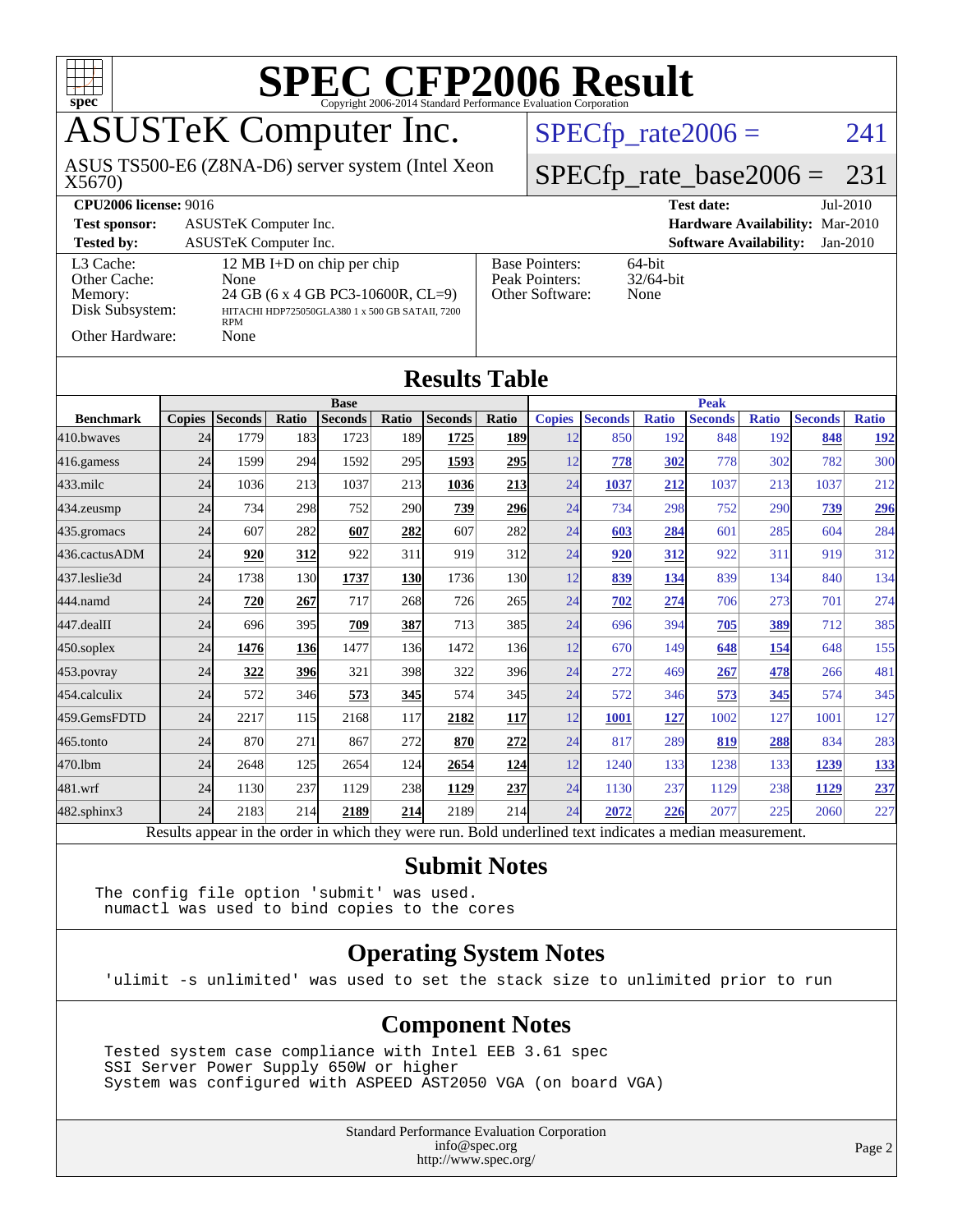

## ASUSTeK Computer Inc.

X5670) ASUS TS500-E6 (Z8NA-D6) server system (Intel Xeon  $SPECTp_rate2006 = 241$ 

[SPECfp\\_rate\\_base2006 =](http://www.spec.org/auto/cpu2006/Docs/result-fields.html#SPECfpratebase2006) 231

**[Test sponsor:](http://www.spec.org/auto/cpu2006/Docs/result-fields.html#Testsponsor)** ASUSTeK Computer Inc. **[Hardware Availability:](http://www.spec.org/auto/cpu2006/Docs/result-fields.html#HardwareAvailability)** Mar-2010

**[CPU2006 license:](http://www.spec.org/auto/cpu2006/Docs/result-fields.html#CPU2006license)** 9016 **[Test date:](http://www.spec.org/auto/cpu2006/Docs/result-fields.html#Testdate)** Jul-2010 **[Tested by:](http://www.spec.org/auto/cpu2006/Docs/result-fields.html#Testedby)** ASUSTeK Computer Inc. **[Software Availability:](http://www.spec.org/auto/cpu2006/Docs/result-fields.html#SoftwareAvailability)** Jan-2010

#### **[General Notes](http://www.spec.org/auto/cpu2006/Docs/result-fields.html#GeneralNotes)**

Binaries were compiled on SLES 10 with Binutils 2.18.50.0.7.20080502

## **[Base Compiler Invocation](http://www.spec.org/auto/cpu2006/Docs/result-fields.html#BaseCompilerInvocation)**

[C benchmarks](http://www.spec.org/auto/cpu2006/Docs/result-fields.html#Cbenchmarks):  $\text{icc}$   $-\text{m64}$ 

[C++ benchmarks:](http://www.spec.org/auto/cpu2006/Docs/result-fields.html#CXXbenchmarks) [icpc -m64](http://www.spec.org/cpu2006/results/res2010q3/cpu2006-20100730-12709.flags.html#user_CXXbase_intel_icpc_64bit_bedb90c1146cab66620883ef4f41a67e)

[Fortran benchmarks](http://www.spec.org/auto/cpu2006/Docs/result-fields.html#Fortranbenchmarks): [ifort -m64](http://www.spec.org/cpu2006/results/res2010q3/cpu2006-20100730-12709.flags.html#user_FCbase_intel_ifort_64bit_ee9d0fb25645d0210d97eb0527dcc06e)

[Benchmarks using both Fortran and C](http://www.spec.org/auto/cpu2006/Docs/result-fields.html#BenchmarksusingbothFortranandC): [icc -m64](http://www.spec.org/cpu2006/results/res2010q3/cpu2006-20100730-12709.flags.html#user_CC_FCbase_intel_icc_64bit_0b7121f5ab7cfabee23d88897260401c) [ifort -m64](http://www.spec.org/cpu2006/results/res2010q3/cpu2006-20100730-12709.flags.html#user_CC_FCbase_intel_ifort_64bit_ee9d0fb25645d0210d97eb0527dcc06e)

## **[Base Portability Flags](http://www.spec.org/auto/cpu2006/Docs/result-fields.html#BasePortabilityFlags)**

| 410.bwaves: -DSPEC CPU LP64                |                                                                |
|--------------------------------------------|----------------------------------------------------------------|
| 416.gamess: -DSPEC_CPU_LP64                |                                                                |
| 433.milc: -DSPEC CPU LP64                  |                                                                |
| 434.zeusmp: -DSPEC_CPU_LP64                |                                                                |
| 435.gromacs: -DSPEC_CPU_LP64 -nofor_main   |                                                                |
| 436.cactusADM: -DSPEC CPU LP64 -nofor main |                                                                |
| 437.leslie3d: -DSPEC CPU LP64              |                                                                |
| 444.namd: -DSPEC CPU LP64                  |                                                                |
| 447.dealII: -DSPEC CPU LP64                |                                                                |
| 450.soplex: -DSPEC_CPU_LP64                |                                                                |
| 453.povray: -DSPEC_CPU_LP64                |                                                                |
| 454.calculix: -DSPEC CPU LP64 -nofor main  |                                                                |
| 459.GemsFDTD: -DSPEC CPU LP64              |                                                                |
| 465.tonto: - DSPEC CPU LP64                |                                                                |
| 470.1bm: - DSPEC CPU LP64                  |                                                                |
|                                            | 481.wrf: -DSPEC CPU_LP64 -DSPEC_CPU_CASE_FLAG -DSPEC_CPU_LINUX |
| 482.sphinx3: -DSPEC CPU LP64               |                                                                |

## **[Base Optimization Flags](http://www.spec.org/auto/cpu2006/Docs/result-fields.html#BaseOptimizationFlags)**

[C benchmarks](http://www.spec.org/auto/cpu2006/Docs/result-fields.html#Cbenchmarks): [-xSSE4.2](http://www.spec.org/cpu2006/results/res2010q3/cpu2006-20100730-12709.flags.html#user_CCbase_f-xSSE42_f91528193cf0b216347adb8b939d4107) [-ipo](http://www.spec.org/cpu2006/results/res2010q3/cpu2006-20100730-12709.flags.html#user_CCbase_f-ipo) [-O3](http://www.spec.org/cpu2006/results/res2010q3/cpu2006-20100730-12709.flags.html#user_CCbase_f-O3) [-no-prec-div](http://www.spec.org/cpu2006/results/res2010q3/cpu2006-20100730-12709.flags.html#user_CCbase_f-no-prec-div) [-static](http://www.spec.org/cpu2006/results/res2010q3/cpu2006-20100730-12709.flags.html#user_CCbase_f-static) [C++ benchmarks:](http://www.spec.org/auto/cpu2006/Docs/result-fields.html#CXXbenchmarks) [-xSSE4.2](http://www.spec.org/cpu2006/results/res2010q3/cpu2006-20100730-12709.flags.html#user_CXXbase_f-xSSE42_f91528193cf0b216347adb8b939d4107) [-ipo](http://www.spec.org/cpu2006/results/res2010q3/cpu2006-20100730-12709.flags.html#user_CXXbase_f-ipo) [-O3](http://www.spec.org/cpu2006/results/res2010q3/cpu2006-20100730-12709.flags.html#user_CXXbase_f-O3) [-no-prec-div](http://www.spec.org/cpu2006/results/res2010q3/cpu2006-20100730-12709.flags.html#user_CXXbase_f-no-prec-div) [-static](http://www.spec.org/cpu2006/results/res2010q3/cpu2006-20100730-12709.flags.html#user_CXXbase_f-static)

[Fortran benchmarks](http://www.spec.org/auto/cpu2006/Docs/result-fields.html#Fortranbenchmarks): [-xSSE4.2](http://www.spec.org/cpu2006/results/res2010q3/cpu2006-20100730-12709.flags.html#user_FCbase_f-xSSE42_f91528193cf0b216347adb8b939d4107) [-ipo](http://www.spec.org/cpu2006/results/res2010q3/cpu2006-20100730-12709.flags.html#user_FCbase_f-ipo) [-O3](http://www.spec.org/cpu2006/results/res2010q3/cpu2006-20100730-12709.flags.html#user_FCbase_f-O3) [-no-prec-div](http://www.spec.org/cpu2006/results/res2010q3/cpu2006-20100730-12709.flags.html#user_FCbase_f-no-prec-div) [-static](http://www.spec.org/cpu2006/results/res2010q3/cpu2006-20100730-12709.flags.html#user_FCbase_f-static)

Continued on next page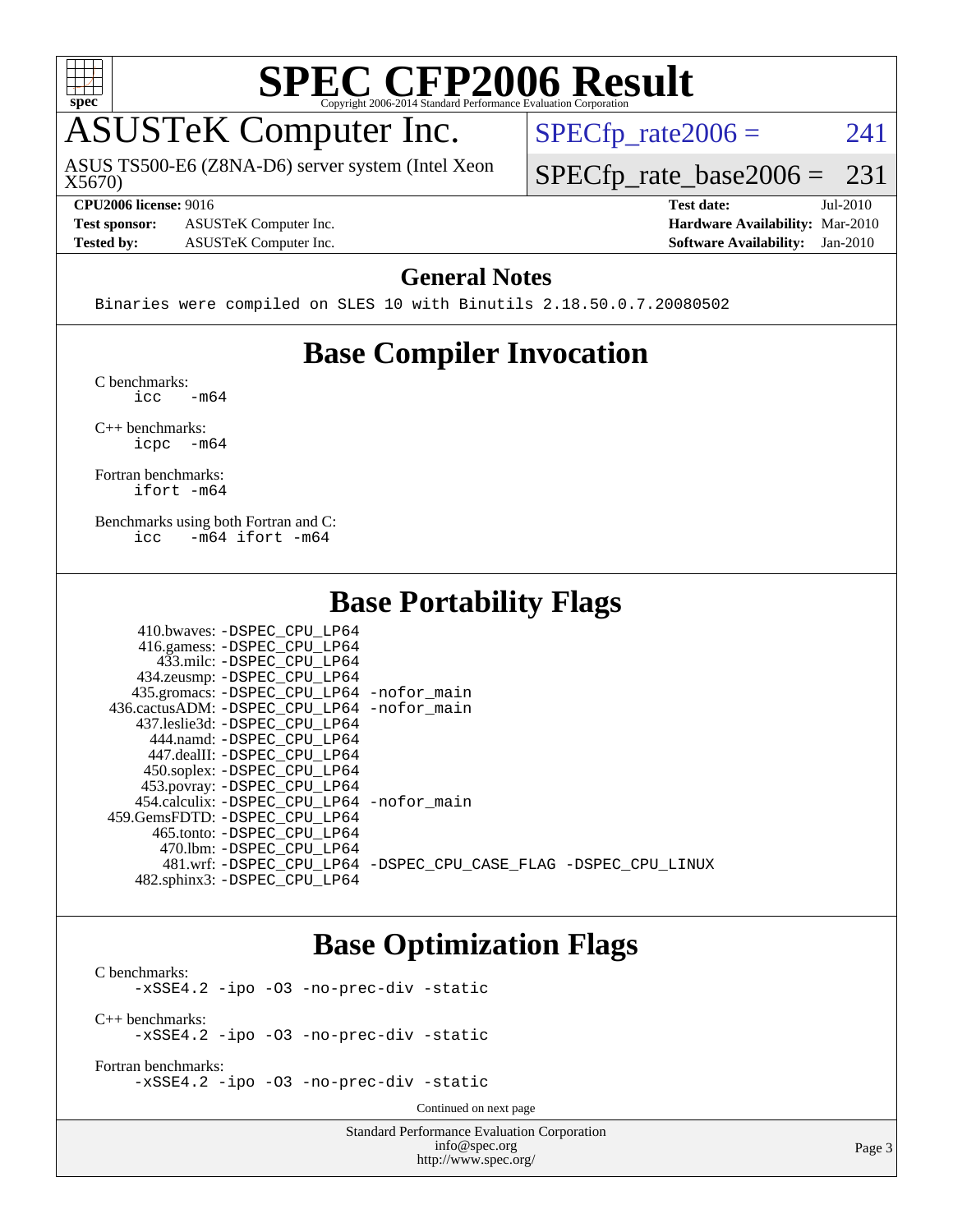

## ASUSTeK Computer Inc.

X5670) ASUS TS500-E6 (Z8NA-D6) server system (Intel Xeon  $SPECTp_rate2006 = 241$ 

[SPECfp\\_rate\\_base2006 =](http://www.spec.org/auto/cpu2006/Docs/result-fields.html#SPECfpratebase2006) 231

**[Test sponsor:](http://www.spec.org/auto/cpu2006/Docs/result-fields.html#Testsponsor)** ASUSTeK Computer Inc. **[Hardware Availability:](http://www.spec.org/auto/cpu2006/Docs/result-fields.html#HardwareAvailability)** Mar-2010

**[CPU2006 license:](http://www.spec.org/auto/cpu2006/Docs/result-fields.html#CPU2006license)** 9016 **[Test date:](http://www.spec.org/auto/cpu2006/Docs/result-fields.html#Testdate)** Jul-2010 **[Tested by:](http://www.spec.org/auto/cpu2006/Docs/result-fields.html#Testedby)** ASUSTeK Computer Inc. **[Software Availability:](http://www.spec.org/auto/cpu2006/Docs/result-fields.html#SoftwareAvailability)** Jan-2010

## **[Base Optimization Flags \(Continued\)](http://www.spec.org/auto/cpu2006/Docs/result-fields.html#BaseOptimizationFlags)**

[Benchmarks using both Fortran and C](http://www.spec.org/auto/cpu2006/Docs/result-fields.html#BenchmarksusingbothFortranandC):

[-xSSE4.2](http://www.spec.org/cpu2006/results/res2010q3/cpu2006-20100730-12709.flags.html#user_CC_FCbase_f-xSSE42_f91528193cf0b216347adb8b939d4107) [-ipo](http://www.spec.org/cpu2006/results/res2010q3/cpu2006-20100730-12709.flags.html#user_CC_FCbase_f-ipo) [-O3](http://www.spec.org/cpu2006/results/res2010q3/cpu2006-20100730-12709.flags.html#user_CC_FCbase_f-O3) [-no-prec-div](http://www.spec.org/cpu2006/results/res2010q3/cpu2006-20100730-12709.flags.html#user_CC_FCbase_f-no-prec-div) [-static](http://www.spec.org/cpu2006/results/res2010q3/cpu2006-20100730-12709.flags.html#user_CC_FCbase_f-static)

## **[Peak Compiler Invocation](http://www.spec.org/auto/cpu2006/Docs/result-fields.html#PeakCompilerInvocation)**

[C benchmarks \(except as noted below\)](http://www.spec.org/auto/cpu2006/Docs/result-fields.html#Cbenchmarksexceptasnotedbelow):<br> $\frac{1}{\text{CC}}$  -m64  $-m64$ 

482.sphinx3: [icc -m32](http://www.spec.org/cpu2006/results/res2010q3/cpu2006-20100730-12709.flags.html#user_peakCCLD482_sphinx3_intel_icc_32bit_a6a621f8d50482236b970c6ac5f55f93)

[C++ benchmarks \(except as noted below\):](http://www.spec.org/auto/cpu2006/Docs/result-fields.html#CXXbenchmarksexceptasnotedbelow) [icpc -m64](http://www.spec.org/cpu2006/results/res2010q3/cpu2006-20100730-12709.flags.html#user_CXXpeak_intel_icpc_64bit_bedb90c1146cab66620883ef4f41a67e)

450.soplex: [icpc -m32](http://www.spec.org/cpu2006/results/res2010q3/cpu2006-20100730-12709.flags.html#user_peakCXXLD450_soplex_intel_icpc_32bit_4e5a5ef1a53fd332b3c49e69c3330699)

[Fortran benchmarks](http://www.spec.org/auto/cpu2006/Docs/result-fields.html#Fortranbenchmarks): [ifort -m64](http://www.spec.org/cpu2006/results/res2010q3/cpu2006-20100730-12709.flags.html#user_FCpeak_intel_ifort_64bit_ee9d0fb25645d0210d97eb0527dcc06e)

[Benchmarks using both Fortran and C](http://www.spec.org/auto/cpu2006/Docs/result-fields.html#BenchmarksusingbothFortranandC): [icc -m64](http://www.spec.org/cpu2006/results/res2010q3/cpu2006-20100730-12709.flags.html#user_CC_FCpeak_intel_icc_64bit_0b7121f5ab7cfabee23d88897260401c) [ifort -m64](http://www.spec.org/cpu2006/results/res2010q3/cpu2006-20100730-12709.flags.html#user_CC_FCpeak_intel_ifort_64bit_ee9d0fb25645d0210d97eb0527dcc06e)

## **[Peak Portability Flags](http://www.spec.org/auto/cpu2006/Docs/result-fields.html#PeakPortabilityFlags)**

 410.bwaves: [-DSPEC\\_CPU\\_LP64](http://www.spec.org/cpu2006/results/res2010q3/cpu2006-20100730-12709.flags.html#suite_peakPORTABILITY410_bwaves_DSPEC_CPU_LP64) 416.gamess: [-DSPEC\\_CPU\\_LP64](http://www.spec.org/cpu2006/results/res2010q3/cpu2006-20100730-12709.flags.html#suite_peakPORTABILITY416_gamess_DSPEC_CPU_LP64) 433.milc: [-DSPEC\\_CPU\\_LP64](http://www.spec.org/cpu2006/results/res2010q3/cpu2006-20100730-12709.flags.html#suite_peakPORTABILITY433_milc_DSPEC_CPU_LP64) 434.zeusmp: [-DSPEC\\_CPU\\_LP64](http://www.spec.org/cpu2006/results/res2010q3/cpu2006-20100730-12709.flags.html#suite_peakPORTABILITY434_zeusmp_DSPEC_CPU_LP64) 435.gromacs: [-DSPEC\\_CPU\\_LP64](http://www.spec.org/cpu2006/results/res2010q3/cpu2006-20100730-12709.flags.html#suite_peakPORTABILITY435_gromacs_DSPEC_CPU_LP64) [-nofor\\_main](http://www.spec.org/cpu2006/results/res2010q3/cpu2006-20100730-12709.flags.html#user_peakLDPORTABILITY435_gromacs_f-nofor_main) 436.cactusADM: [-DSPEC\\_CPU\\_LP64](http://www.spec.org/cpu2006/results/res2010q3/cpu2006-20100730-12709.flags.html#suite_peakPORTABILITY436_cactusADM_DSPEC_CPU_LP64) [-nofor\\_main](http://www.spec.org/cpu2006/results/res2010q3/cpu2006-20100730-12709.flags.html#user_peakLDPORTABILITY436_cactusADM_f-nofor_main) 437.leslie3d: [-DSPEC\\_CPU\\_LP64](http://www.spec.org/cpu2006/results/res2010q3/cpu2006-20100730-12709.flags.html#suite_peakPORTABILITY437_leslie3d_DSPEC_CPU_LP64) 444.namd: [-DSPEC\\_CPU\\_LP64](http://www.spec.org/cpu2006/results/res2010q3/cpu2006-20100730-12709.flags.html#suite_peakPORTABILITY444_namd_DSPEC_CPU_LP64) 447.dealII: [-DSPEC\\_CPU\\_LP64](http://www.spec.org/cpu2006/results/res2010q3/cpu2006-20100730-12709.flags.html#suite_peakPORTABILITY447_dealII_DSPEC_CPU_LP64) 453.povray: [-DSPEC\\_CPU\\_LP64](http://www.spec.org/cpu2006/results/res2010q3/cpu2006-20100730-12709.flags.html#suite_peakPORTABILITY453_povray_DSPEC_CPU_LP64) 454.calculix: [-DSPEC\\_CPU\\_LP64](http://www.spec.org/cpu2006/results/res2010q3/cpu2006-20100730-12709.flags.html#suite_peakPORTABILITY454_calculix_DSPEC_CPU_LP64) [-nofor\\_main](http://www.spec.org/cpu2006/results/res2010q3/cpu2006-20100730-12709.flags.html#user_peakLDPORTABILITY454_calculix_f-nofor_main) 459.GemsFDTD: [-DSPEC\\_CPU\\_LP64](http://www.spec.org/cpu2006/results/res2010q3/cpu2006-20100730-12709.flags.html#suite_peakPORTABILITY459_GemsFDTD_DSPEC_CPU_LP64) 465.tonto: [-DSPEC\\_CPU\\_LP64](http://www.spec.org/cpu2006/results/res2010q3/cpu2006-20100730-12709.flags.html#suite_peakPORTABILITY465_tonto_DSPEC_CPU_LP64) 470.lbm: [-DSPEC\\_CPU\\_LP64](http://www.spec.org/cpu2006/results/res2010q3/cpu2006-20100730-12709.flags.html#suite_peakPORTABILITY470_lbm_DSPEC_CPU_LP64) 481.wrf: [-DSPEC\\_CPU\\_LP64](http://www.spec.org/cpu2006/results/res2010q3/cpu2006-20100730-12709.flags.html#suite_peakPORTABILITY481_wrf_DSPEC_CPU_LP64) [-DSPEC\\_CPU\\_CASE\\_FLAG](http://www.spec.org/cpu2006/results/res2010q3/cpu2006-20100730-12709.flags.html#b481.wrf_peakCPORTABILITY_DSPEC_CPU_CASE_FLAG) [-DSPEC\\_CPU\\_LINUX](http://www.spec.org/cpu2006/results/res2010q3/cpu2006-20100730-12709.flags.html#b481.wrf_peakCPORTABILITY_DSPEC_CPU_LINUX)

## **[Peak Optimization Flags](http://www.spec.org/auto/cpu2006/Docs/result-fields.html#PeakOptimizationFlags)**

[C benchmarks](http://www.spec.org/auto/cpu2006/Docs/result-fields.html#Cbenchmarks):

Continued on next page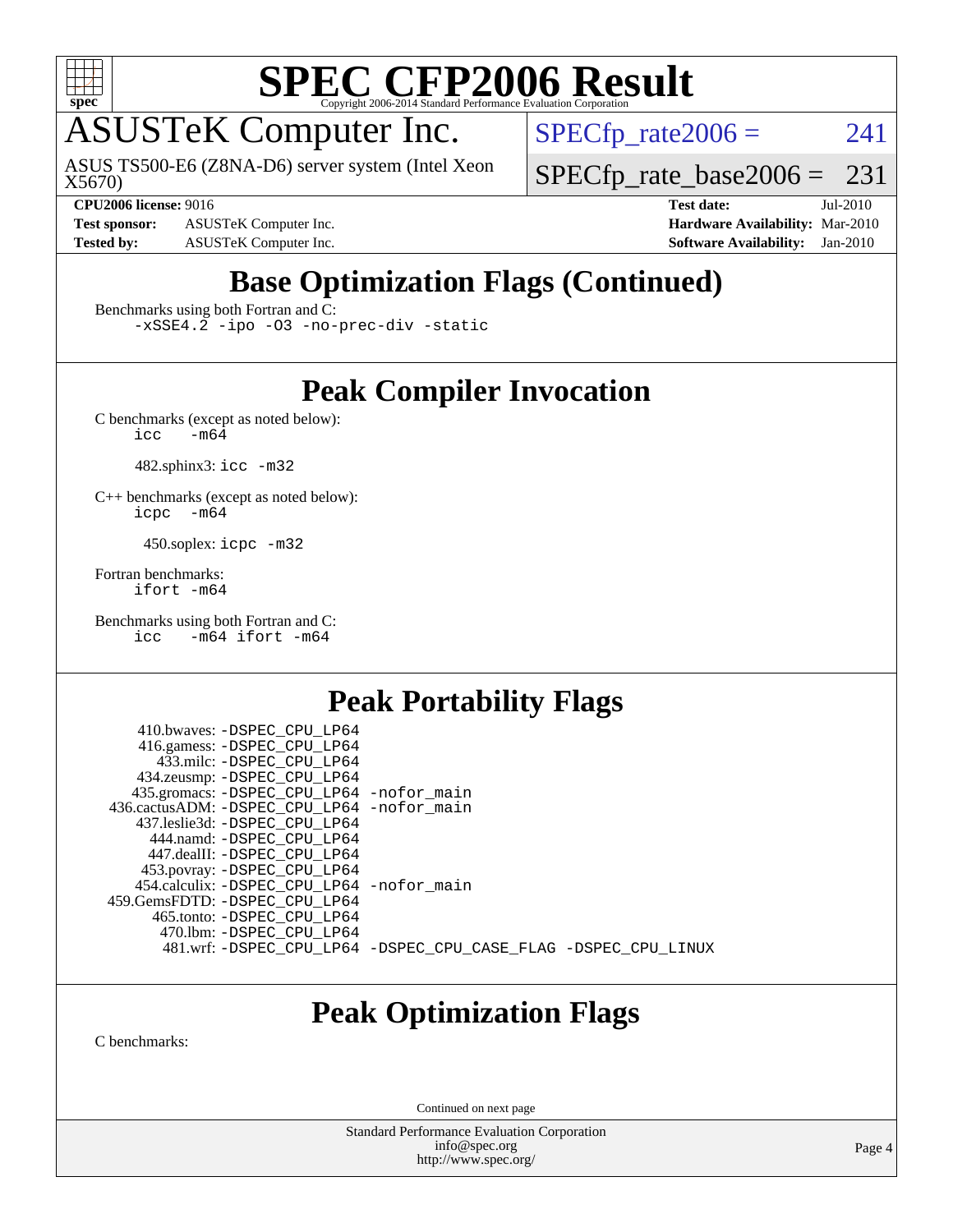

## ASUSTeK Computer Inc.

X5670) ASUS TS500-E6 (Z8NA-D6) server system (Intel Xeon  $SPECTp_rate2006 = 241$ 

[SPECfp\\_rate\\_base2006 =](http://www.spec.org/auto/cpu2006/Docs/result-fields.html#SPECfpratebase2006) 231

**[Tested by:](http://www.spec.org/auto/cpu2006/Docs/result-fields.html#Testedby)** ASUSTeK Computer Inc. **[Software Availability:](http://www.spec.org/auto/cpu2006/Docs/result-fields.html#SoftwareAvailability)** Jan-2010

**[CPU2006 license:](http://www.spec.org/auto/cpu2006/Docs/result-fields.html#CPU2006license)** 9016 **[Test date:](http://www.spec.org/auto/cpu2006/Docs/result-fields.html#Testdate)** Jul-2010 **[Test sponsor:](http://www.spec.org/auto/cpu2006/Docs/result-fields.html#Testsponsor)** ASUSTeK Computer Inc. **[Hardware Availability:](http://www.spec.org/auto/cpu2006/Docs/result-fields.html#HardwareAvailability)** Mar-2010

## **[Peak Optimization Flags \(Continued\)](http://www.spec.org/auto/cpu2006/Docs/result-fields.html#PeakOptimizationFlags)**

|                                      | $433 \text{.}$ milc: $-xSSE4$ . $2(pass 2)$ -prof-gen $(pass 1)$ -ipo $(pass 2)$ -03 $(pass 2)$<br>$-no-prec-div(pass 2) -static(pass 2) -prof-use(pass 2)$<br>-fno-alias -opt-prefetch                                  |  |
|--------------------------------------|--------------------------------------------------------------------------------------------------------------------------------------------------------------------------------------------------------------------------|--|
|                                      | $470.$ Ibm: $-xSSE4$ . $2(pass 2)$ $-prof-gen(pass 1)$ $-ipo(pass 2)$ $-03(pass 2)$<br>$-no-prec-div(pass 2) -static(pass 2) -prot-use(pass 2)$<br>-opt-malloc-options=3 -ansi-alias -auto-ilp32                         |  |
|                                      | 482.sphinx3: -xSSE4.2 -ipo -03 -no-prec-div -static -unroll2                                                                                                                                                             |  |
| $C++$ benchmarks:                    |                                                                                                                                                                                                                          |  |
|                                      | $444$ .namd: $-xSSE4$ . $2(pass 2)$ -prof-gen(pass 1) -ipo(pass 2) -03(pass 2)<br>-no-prec-div(pass 2) -static(pass 2) -prof-use(pass 2)<br>-fno-alias -auto-ilp32                                                       |  |
|                                      | 447.dealII: -xSSE4.2(pass 2) -prof-gen(pass 1) -ipo(pass 2) -03(pass 2)<br>-no-prec-div(pass 2) -static(pass 2) -prof-use(pass 2)<br>-unroll2 -ansi-alias -scalar-rep-                                                   |  |
|                                      | $450.\text{soplex: } -x\text{SSE4}.2(\text{pass 2}) -\text{prof-gen}(\text{pass 1}) - \text{ipo}(\text{pass 2}) -03(\text{pass 2})$<br>$-no-prec-div(pass 2) -static(pass 2) -prof-use(pass 2)$<br>-opt-malloc-options=3 |  |
|                                      | $453.$ povray: $-xSSE4$ . $2(pass 2)$ -prof-gen $(pass 1)$ -ipo $(pass 2)$ -03 $(pass 2)$<br>$-no-prec-div(pass 2) -static(pass 2) -prof-use(pass 2)$<br>-unroll4 -ansi-alias                                            |  |
| Fortran benchmarks:                  |                                                                                                                                                                                                                          |  |
|                                      | 410.bwaves: -xSSE4.2 -ipo -03 -no-prec-div -static -opt-prefetch                                                                                                                                                         |  |
|                                      | 416.gamess: $-xSSE4$ . 2(pass 2) $-prof-gen(pass 1) -ipo(pass 2) -O3(pass 2)$<br>-no-prec-div(pass 2) -static(pass 2) -prof-use(pass 2)<br>-unroll2 -Ob0 -ansi-alias -scalar-rep-                                        |  |
| $434$ .zeusmp: basepeak = yes        |                                                                                                                                                                                                                          |  |
|                                      | 437.leslie3d: -xSSE4.2 -ipo -03 -no-prec-div -static                                                                                                                                                                     |  |
|                                      | 459. GemsFDTD: -xSSE4. 2(pass 2) -prof-gen(pass 1) -ipo(pass 2) -03(pass 2)<br>$-no-prec-div(pass 2) -static(pass 2) -prot-use(pass 2)$<br>-unroll2 -Ob0                                                                 |  |
|                                      | 465.tonto: -xSSE4.2(pass 2) -prof-gen(pass 1) -ipo(pass 2) -03(pass 2)<br>-no-prec-div(pass 2) -static(pass 2) -prof-use(pass 2)<br>-unroll4 -auto -inline-calloc -opt-malloc-options=3                                  |  |
| Benchmarks using both Fortran and C: |                                                                                                                                                                                                                          |  |
| Continued on next page               |                                                                                                                                                                                                                          |  |
|                                      |                                                                                                                                                                                                                          |  |